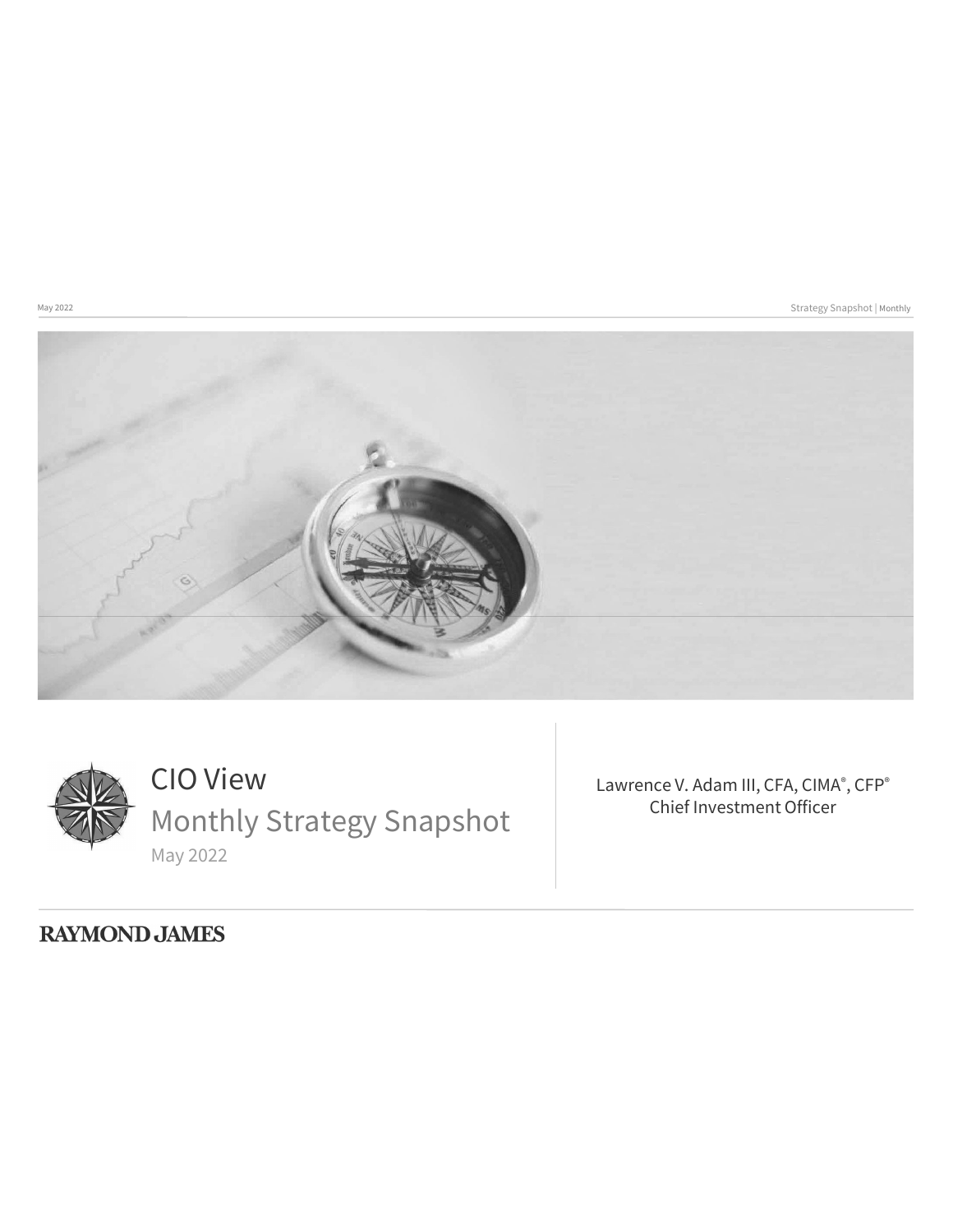### Returns By Asset Class | Month and Year-to-Date Returns

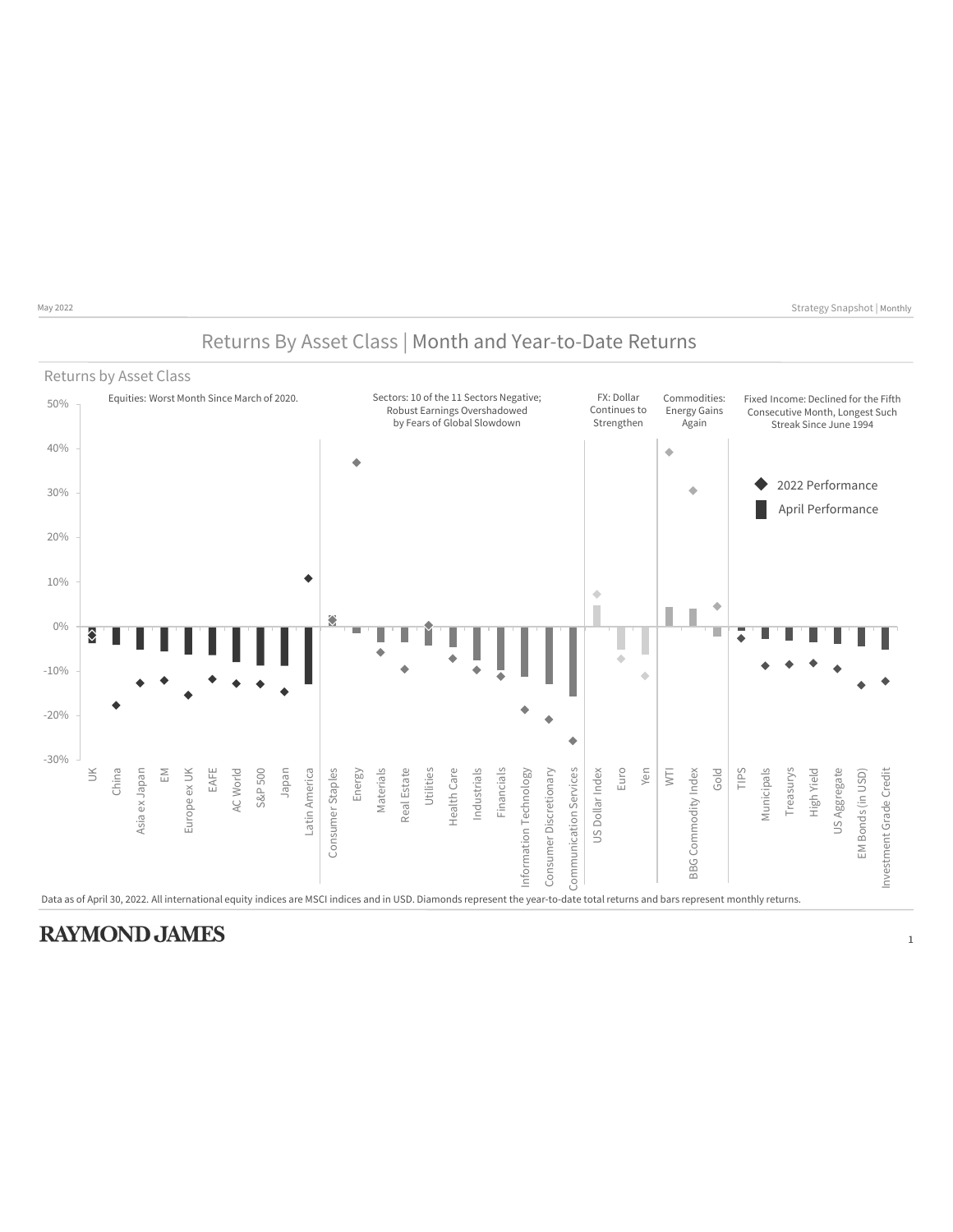### Global Economy | The US Economy is Still on Solid Ground

### Global Economy | Recent Trends

- exports and slower inventory accumulation. However, **underlying domestic demand remains strong** with personal and business consumption still lifting growth.
- Inflation continues to be the headline concern for much of the world. The March **headline inflation (+8.6% YoY) and core CPI (+6.4% YoY) climbed at their fastest pace since the 1980s**, with gains fueled by a continued rise in energy, food and shelter costs.
- Higher prices are starting to weigh on consumer confidence and spending. While concerning, the US labor market remains strong with the **unemployment rate falling to its lowest level (3.6%) since pre-COVID.** The civilian labor force continues to grow and is closing in on prepandemic highs.
- **Concerns about a slowdown in global growth have accelerated** as the war between Russia and Ukraine rages on, with Europe caught in the crosshairs of the conflict. China's COVID lockdowns are also posing a downside risk to growth, while simultaneously presenting another challenge for global supply chains.
- The **Federal Reserve (Fed) is expected to raise interest rates by 50 basis points at its May meeting**, and potentially at subsequent meetings, to cool down the economy as inflation continues to run at a 40-year high. (Note: the Fed did raise rates by 50bps on May 4.)

### Global Economy | 12-Month Outlook

- Concerns about a global growth slowdown have been fueled by the ongoing Russia-Ukraine war, surging commodity prices and China's zero-COVID policies. While there are risks on the horizon, we think that US growth will remain resilient and still expect to see **above-trend economic growth of ~2.5% in 2022.**
- Steep increases in raw materials, transportation and labor costs continue to put upward pressure on inflation. While inflation remains at a 40-year high, **we think it will start to moderate in the coming months** as consumers shift their spending from goods to services, the Fed's front-loaded rate hikes start to cool demand, and we enter a period of more favorable yearover-year comparisons.
- While the consumer is starting to balk at higher prices and inflation has reduced their buying power, **we think consumer spending will remain resilient.** Strong job growth, excess savings, and pent-up demand for experiences should offset the impact of higher prices.
- Europe's trade linkages with Russia/Ukraine and proximity to the conflict should dampen growth in the region. China's growth slowdown will likely bring more fiscal and monetary stimulus.

### **RAYMOND JAMES**



Unemployment Rate Back to Historic Lows

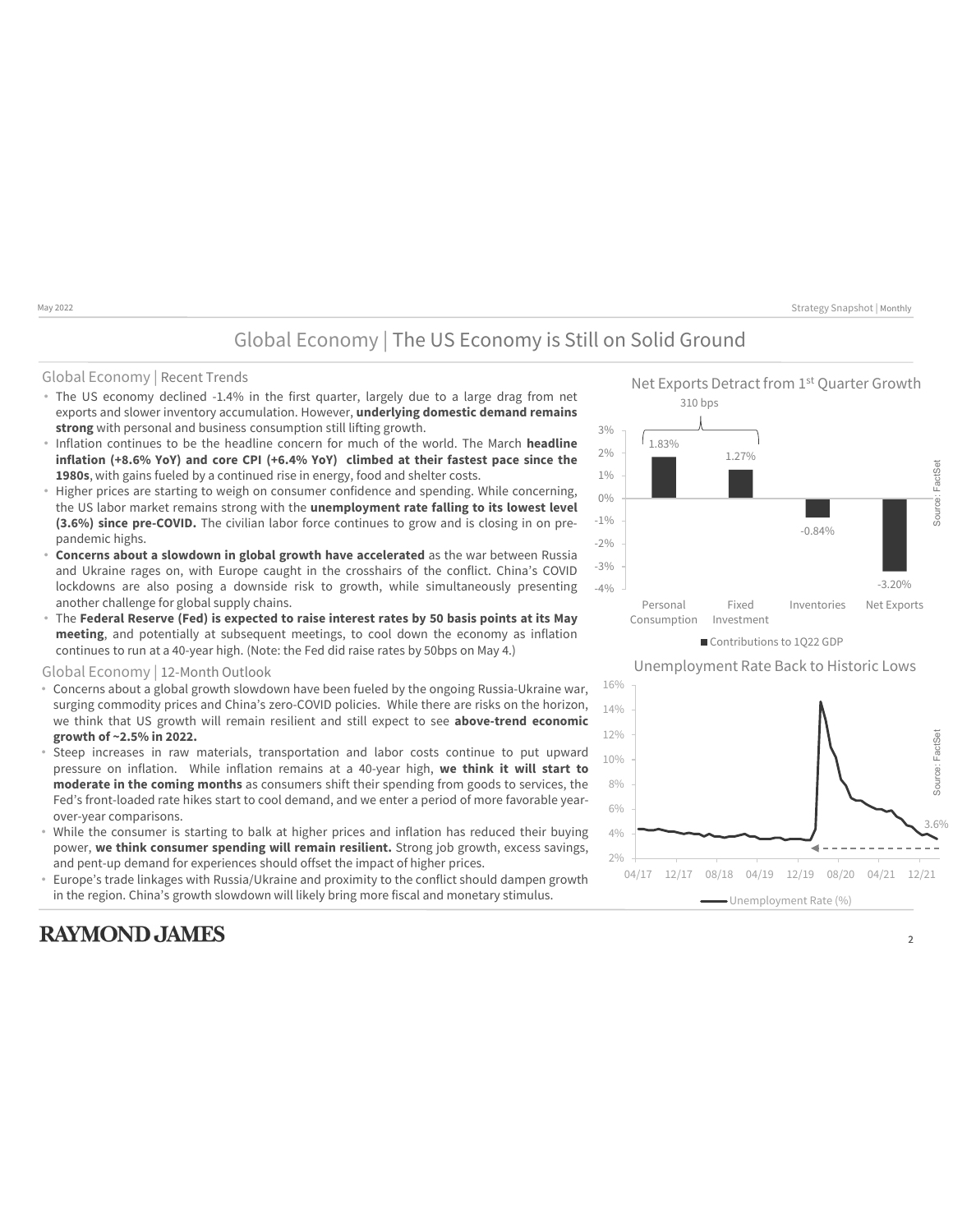### Equities | Difficult Month for Risk Assets

#### Global Equities | Recent Trends

- Concerns about a global growth slowdown and the rapid back up in bond yields weighed on risk assets in April. This led the **S&P 500 Index to post steep losses, falling 8.7% in April and down nearly 13% YTD.** The broader markets also saw steep declines, with the NASDAQ moving into bear territory.
- **Defensive sectors outperformed, with value stocks significantly outperforming growth stocks.** Sharply higher interest rates and disappointing earnings results from some high-profile tech companies weighed heavily on the performance of growth stocks.
- Increased concerns about the growth/earnings outlook weighed on sector performance, with **10 out of the 11 S&P 500 sectors posting negative returns in April**. Consumer Staples was the only sector to deliver positive returns (+2.6%).
- Despite recent headwinds, **US earnings estimates have continued to trend higher,** with the market now expecting **full year S&P 500 earnings growth to be above 10%** in 2022. Currently over 80% of companies have beaten estimates by a reasonable margin.
- **Global equities continued to trade lower,** with the MSCI All Country World Index falling 8% over the month. Geopolitical implications from Russia's invasion of Ukraine and China's COVID lockdowns continue to weigh on European and Chinese stocks.
- Global Equities | 12-Month Outlook
- Strong earnings growth and the recent pullback have made equity prices more attractive from a valuation perspective. **We believe equity prices will move back toward their previous highs** and our year-end target of 4,725 (\$225 EPS and 21x P/E) remains intact.
- While the defensive sectors have outperformed recently, we continue to **favor the cyclical sectors (Industrials, Financials and Energy**) as they have better earnings growth and stand to benefit the most from a sustained US economic recovery.
- **Health Care** remains one of our favored defensive sectors due to attractive valuations, healthy fundamentals and their leverage to the economic reopening.
- **We remain constructive on small caps**, despite recent underperformance. With attractive valuations, strong earnings momentum and greater exposure to US economic growth, small caps are poised to outperform.
- **We continue to favor US equities over International.** US equities will continue to benefit from stronger earnings growth, better profitability and a resilient economy. Europe remains at a greater risk of a slowdown given its trade linkages with Russia/Ukraine.
- While **EM Asia** has underperformed, compelling valuations and better longer-term growth prospects **should present an opportunity for long-term investors.**

### **RAYMOND JAMES**



String of Healthy Beats Continues

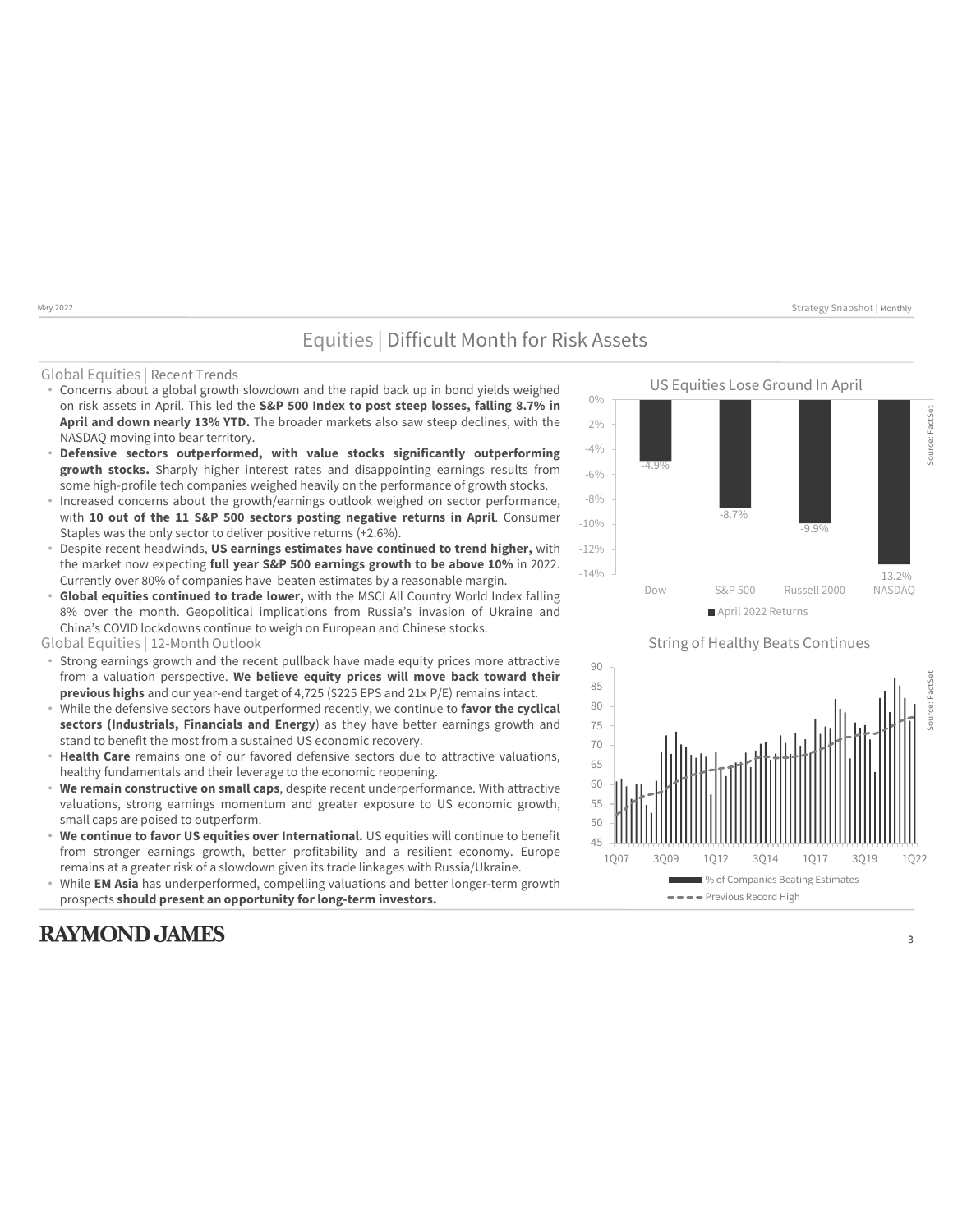## Official Metrics of Inflation May Differ From Consumers' Actual Experience



Source: FactSet, Data as of 4/29/2022.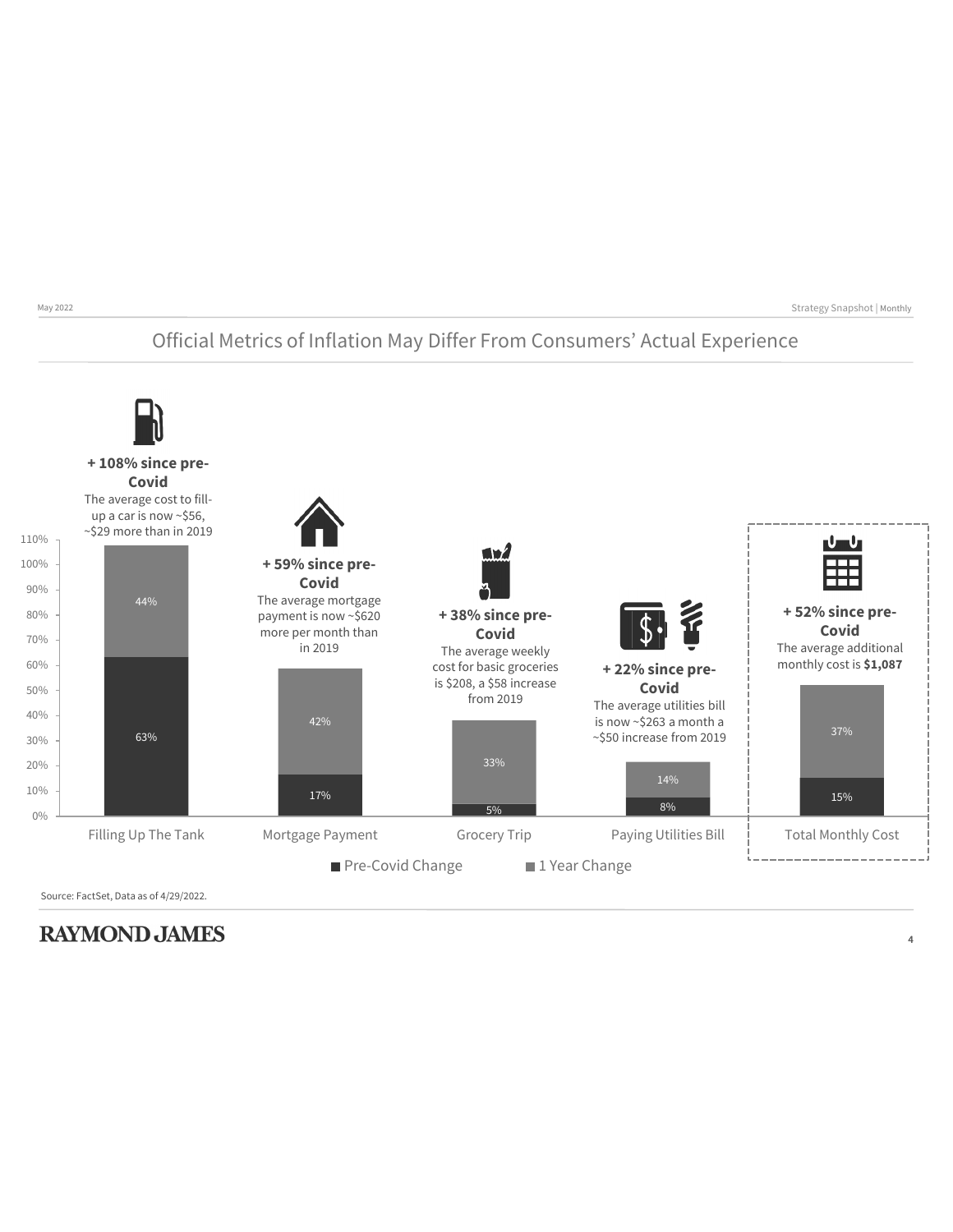### Fixed Income | The Global Bond Rout Deepens

#### Global Bonds | Recent Trends

- Concerns about an aggressive, front-loaded central bank tightening cycle continue to fuel **the worst global bond rout in decades**. This pushed 10-year Treasury (2.9%) and German Bund (0.8%) yields to their highest levels since December 2018 and July 2015, respectively.
- **10-year US real yields have also moved back into positive territory** for the first time since March 2020. The sharp back up in bond yields has seen the **global stock of negative yielding debt** tumble to its lowest level since 2015.
- Hawkish rhetoric from Fed officials has led the market to factor in an even faster tightening cycle, with the **fed funds futures curve now factoring in 50 basis point rate hikes** in the next few FOMC meetings and a 2.6% implied fed funds rate by year end. The last time the Fed hiked rates 50 basis points was in May 2000. (Note: the Fed did raise rates 50 bps on May 4.)
- **Sharply higher interest rates and widening spreads have been a drag on fixed income returns**, with the credit sensitive sectors (Investment Grade, High Yield and Emerging Market) and longer-duration assets (30-year Treasurys) faring the worst in April.
- Global growth concerns and jittery equity markets led to a **renewed widening in credit spreads and steep losses in hybrid securities**, such as fixed-rate preferreds and convertibles.

- The hawkish shift in central banks around the world has led to the **worst bond rout in over 40 years.** The speed and magnitude of the move in US Treasurys has been swift relative to past tightening cycles and we think that **much of the bad news has already been priced into the market.**
- **The Fed has signaled that it wants to expeditiously move the fed funds rate back to neutral territory** (~2.4%), a rate that neither stimulates nor restrains growth. A move to neutral in such a short time period has not occurred in decades.
- With the market pricing in a rate as high as 3.4% in mid-2023, a level that would restrain economic growth, **we think the Fed is at peak hawkishness,** and we do not expect it to raise rates as aggressively as the market is anticipating. This should allow 10-year Treasury yields to stabilize and move back to a 2.25% - 2.50% range by year end.
- **The Fed is expected to begin reducing its \$9 trillion balance sheet in June**, with a threemonth ramp up to a \$95 billion per month pace (\$60B Treasurys/\$35B mortgages).
- The **silver lining of the back up in bond yields is that it has created opportunities for income investors.** Municipal bonds and Investment Grade credits are particularly attractive.

### **RAYMOND JAMES**





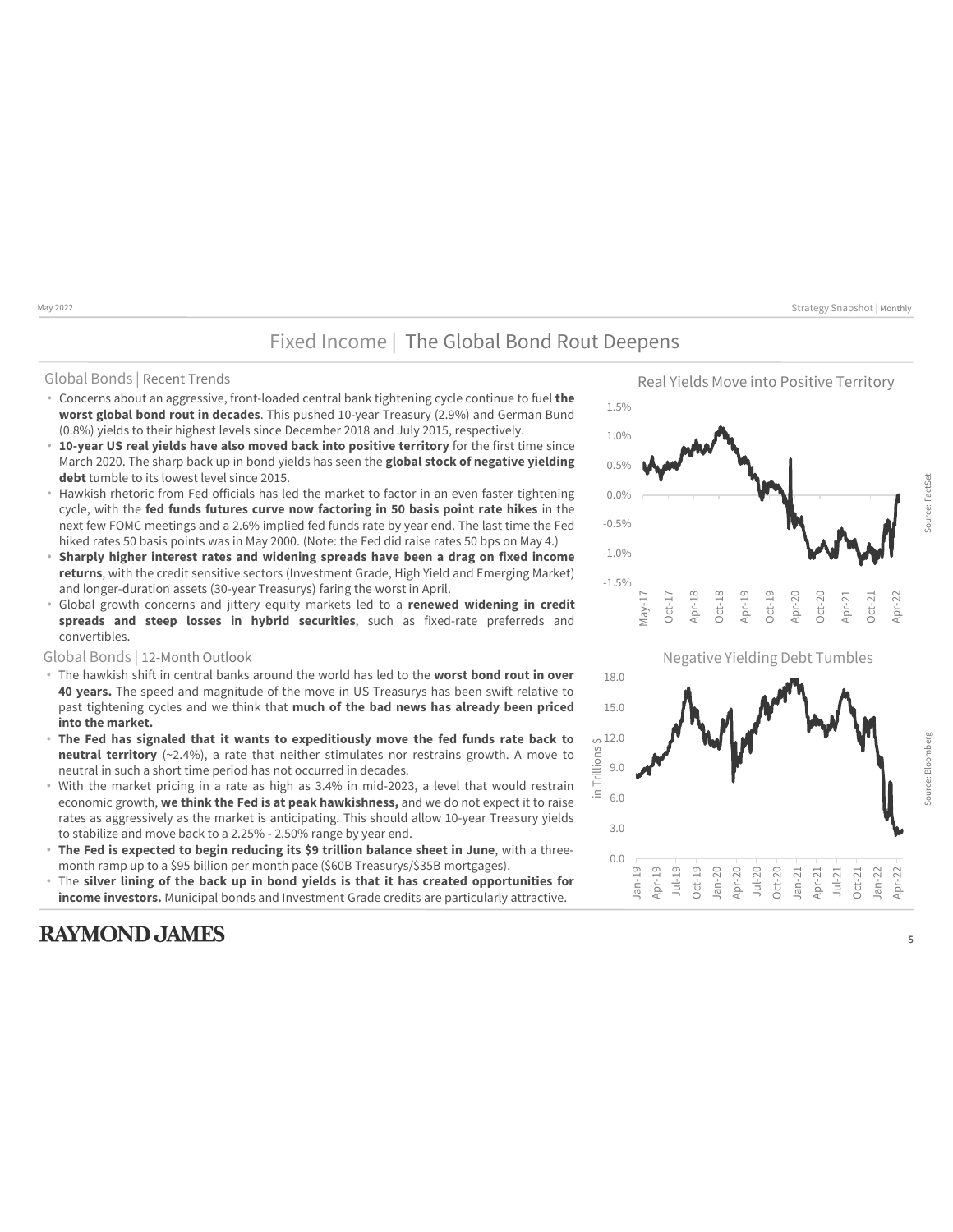### Commodities & Currencies | Commodity Prices Remain Elevated

#### Commodities & Currencies | Recent Trends

- The **Bloomberg Commodity Index reached its highest level since 2014** as the Russia-Ukraine war and China's recent lockdowns continue to disrupt of global supply chains. In April, agriculture and energy outperformed, while metals and livestock lagged.
- **Rising commodity prices** have continued to push inflation higher across the globe. Dozens of countries have enacted export restrictions to secure food and other critical commodities for their citizens amid shortages and ever increasing prices.
- Within Energy, **oil and natural gas prices were up +4.4% and +30.4%** during the month. **WTI oil prices remained above \$100 a barrel** as the war between Russia and Ukraine lingers and discussions of an EU oil embargo progress. However, fears of slowing global growth and tighter monetary policy have seen oil prices come off their recent peak.
- **War and weather disruptions led to strong gains in agricultural commodities**, such as corn (+9.5%) , soybean oil (+20.4%) and wheat (+4.9%) prices. However, **global growth fears weighed on industrial metals' prices** (-6.4%), with copper (-7.3%) aluminum (-13.3%) and nickel (-2.9%) declining on the month.
- **The US dollar surged to a 20-year high, posting its biggest monthly gain (+4.7%) in seven years**. The Fed's aggressive policy stance and widening rate differentials have fueled the US dollar's recent ascent.

- The Russia-Ukraine war has pushed oil prices to multi-year highs. However, **we think oil prices can move lower** as OPEC+ nations systematically increase production and US producers bring capacity online after years of underinvestment. **Our year-end target is \$95 per barrel.**
- **Russia's invasion of Ukraine continues to impact the commodities markets.** The ongoing conflict is impacting a broad spectrum of commodities, including energy, metals, grains and rare earth materials.
- **Demand for clean energy solutions, such as solar and wind, will likely continue. Dramatic** shifts in the European Union's energy policy continue to favor green energy solutions as they look to expeditiously reduce their dependency on Russia for their energy needs.
- **The US dollar should remain elevated relative to the euro and yen in the near term** as the Fed is expected to hike interest rates more aggressively than the other central banks. The dollar should also remain supported as long as the Russia-Ukraine war continues as Europe and Japan are more exposed to downside growth risks as they are net energy importers.

### **RAYMOND JAMES**



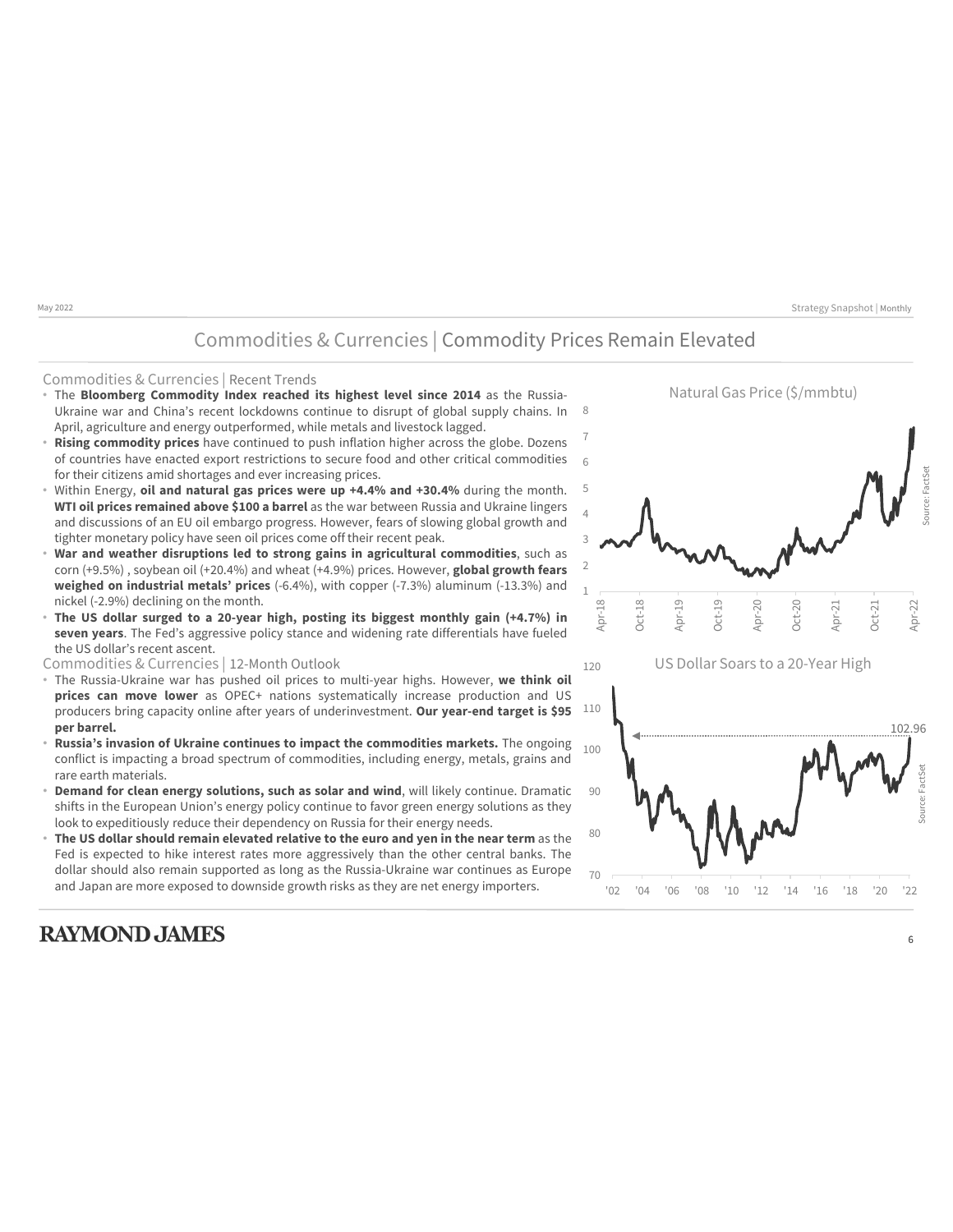## Summary | Views and Key 2022 Year-End Targets



2022 US GDP: ~2.5%

We believe the risk of a recession over the next 12 months remains low. Strong job gains, elevated consumer spending and increased capital expenditures should lead to another year of above-trend growth in 2022. The ongoing war between Russia and Ukraine, elevated inflation due to surging commodity prices and China's COVID lockdowns pose near-term risks, however, we think the economy will remain strong.



### 2022 10-Year Treasury: 2.25% - 2.50%

The market has aggressively priced in a front-loaded Fed tightening cycle amid rising inflation pressures. The pace and magnitude of the recent interest rate increases leads us to believe that the bulk of the move is now behind us. We believe inflation will moderate, which should lead to a less aggressive Fed and lower overall interest rates. With the sharp back up in bond yields, there is value in the bond market. We favor higherquality corporate bonds and municipals.



The US earnings outlook remains strong, but has been overshadowed by geopolitical events, policymakers signaling an aggressive tightening cycle and sharp increases in bond yields. Despite these uncertainties, earnings growth has come in solidly ahead of expectations. We believe the strong earnings momentum will allow the S&P 500 to move back toward prior highs and maintain our 4,725 S&P 500 target for year end.

2022 EUR/USD: 1.15 2022 Oil: \$95/bbl

The US dollar continues to benefit from stronger economic growth, favorable interest rate differentials and consistent flows into US assets. While the US dollar is at a 20-year high, the dollar should continue to find support as long as the Russia-Ukraine conflict persists, and the Federal Reserve is poised to out tighten the rest of the world. Speculators have marginally reduced their long US dollar positions.

### **RAYMOND JAMES**



The surge in commodity prices remains the biggest risk to our economic outlook and risk assets in general. While geopolitical risks will likely keep the price of oil elevated, we believe that increased OPEC+ and US production and a slight moderation in demand (as a result of higher prices), will ultimately pressure the price of oil lower. While oil could temporarily move higher from current levels, we expect it to moderate toward \$95/barrel by year end.



Volatility is likely to remain elevated given the current macro backdrop. Possible triggers include ongoing geopolitical uncertainty, rising commodity prices, further supply chain challenges, elevated inflation pressures, concerns about a Fed-induced policy error, a rapid reduction in liquidity as central banks, including the Fed, start to reduce the assets on their balance sheets, the upcoming midterm elections, and a new variant that leads to another COVID wave.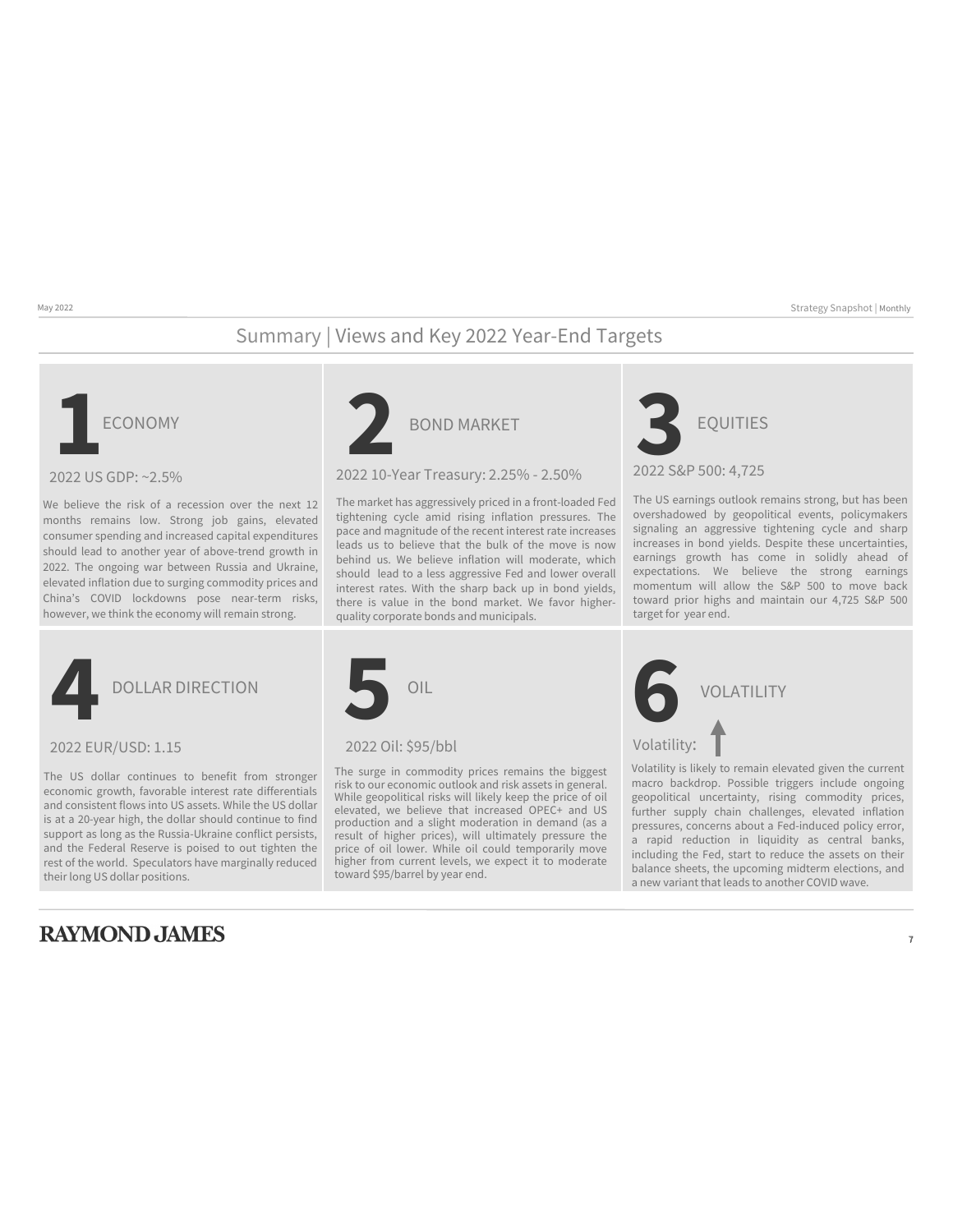#### DISCLOSURES

Diversification does not ensure a profit or guarantee against a loss

INTERNATIONAL INVESTING | International investing involves additional risks such as currency fluctuations, differing financial accounting standards, and possible political and economic instability. These risks are greater in emerging markets.

SECTORS | Sector investments are companies engaged in business related to a specific economic sector and are presented herein for illustrative purposes only and should not be considered as the sole basis for an investment decision. Sectors are subject to fierce competition and their products and services may be subject to rapid obsolescence. There are additional risks associated with investing in an individual sector, including limited diversification.

OIL | Investing in oil involves special risks, including the potential adverse effects of state and federal regulation and may not be suitable for all investors.

CURRENCIES | Investing in currencies is generally considered speculative because of the significant potential for investment loss. Their markets are likely to be volatile and there may be sharp price fluctuations even during periods when prices overall are rising.

GOLD | Gold is subject to the special risks associated with investing in precious metals, including but not limited to: price may be subject to wide fluctuation; the market is relatively limited; the sources are concentrated in countries that have the potential for instability; and the market is unregulated.

FIXED INCOME | Fixed-income securities (or "bonds") are exposed to various risks including but not limited to credit (risk of default of principal and interest payments), market and liquidity, interest rate, reinvestment, legislative (changes to the tax code), and call risks. There is an inverse relationship between interest rate movements and fixed income prices. Generally, when interest rates rise, fixed income prices fall and when interest rates fall, fixed income prices generally rise.

US TREASURIES | US Treasury securities are guaranteed by the US government and, if held to maturity, generally offer a fixed rate of return and guaranteed principal value.

US DOLLAR | The US Dollar Index is an index (or measure) of the value of the United States dollar relative to a basket of foreign currencies,[1] often referred to as a basket of U.S. trade partners' currencies.[2] The Index goes up when the US dollar gains "strength" (value) when compared to other currencies.

#### DEFINITIONS

AGGREGATE BOND | **Bloomberg US Agg Bond Total Return Index:** The index is a measure of the investment grade, fixed-rate, taxable bond market of roughly 6,000 SEC-registered securities with intermediate maturities averaging approximately 10 years. The index includes bonds from the Treasury, Government-Related, Corporate, MBS, ABS, and CMBS sectors.

HIGH YIELD | **Bloomberg US Corporate High Yield Total Return Index:** The index measures the USD-denominated, high yield, fixed-rate corporate bond market. Securities are classified as high yield if the middle rating of Moody's, Fitch and S&P is Ba1/BB+/BB+ or below.

CREDIT | **Bloomberg US Credit Total Return Index:** The index measures the investment grade, US dollar-denominated, fixed-rate, taxable corporate and government related bond markets. It is composed of the US Corporate Index and a non-corporate component that includes foreign agencies, sovereigns, supranationals and local authorities.

MUNICIPAL | **Bloomberg Municipal Total Return Index:** The index is a measure of the long-term tax-exempt bond market with securities of investment grade (rated at least Baa by Moody's Investors Service and BBB by Standard and Poor's). This index has four main sectors: state and local general obligation bonds, revenue bonds, insured bonds, and prerefunded bonds.

BG COMMODITY INDEX **| Bloomberg Commodity Index** is calculated on an excess return basis and reflects commodity futures price movements.

BLOOMBERG INDUSTRIAL METALS INDEX | **Bloomberg Industrial Metals Index** reflects the returns that are potentially available through an unleveraged investment in the futures contracts on industrial metal commodities.

MSCI EM ASIA INDEX | The **MSCI Emerging Markets (EM) Asia Index** captures large and mid cap representation across 8 Emerging Markets countries\*.

With 1,160 constituents, the index covers approximately 85% of the free float-adjusted market capitalization in each country.

DATA SOURCES

FactSet as of 4/30/2022.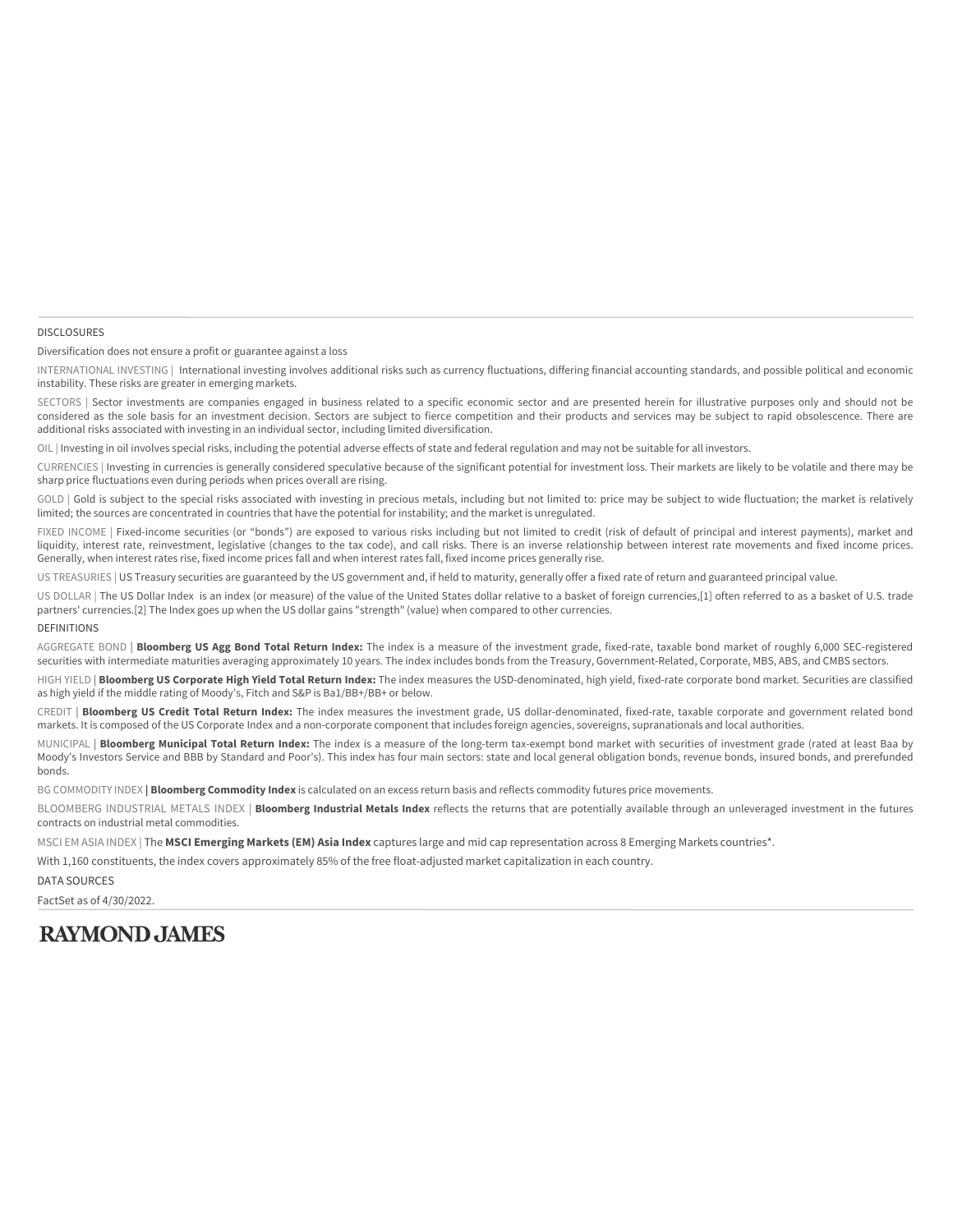S&P 500 | The **S&P 500 Total Return Index:** The index is widely regarded as the best single gauge of large-cap U.S. equities.

EMERGING MARKETS EASTERN EUROPE | **MSCI EM Eastern Europe Net Return Index:** The index captures large- and mid-cap representation across four Emerging Markets (EM) countries in Eastern Europe. With 50 constituents, the index covers approximately 85% of the free float-adjusted market capitalization in each country.

ASIA EX JAPAN INDEX | **The MSCI AC Asia ex Japan** Index captures large and mid cap representation across 2 of 3 Developed Markets (DM) countries\* (excluding Japan) and 9 Emerging Markets (EM) countries in Asia. With 983 constituents, the index covers approximately 85% of the free float adjusted market capitalization in each country.

AC WORLD INDEX | The MSCI AC World Index is a market capitalization weighted index designed to provide a broad measure of equity-market performance throughout the world. The MSCI ACWI is maintained by Morgan Stanley Capital International (MSCI) and is comprised of stocks from 23 developed countries and 24 emerging markets.

EMERGING MARKETS LATIN AMERICA | **MSCI EM Latin America Net Return Index:** The index captures large- and mid-cap representation across five Emerging Markets (EM) countries in Latin America. With 116 constituents, the index covers approximately 85% of the free float-adjusted market capitalization in each country.

EMERGING MARKETS | **MSCI Emerging Markets Net Return Index:** This index consists of 23 countries representing 10% of world market capitalization. The index is available for a number of regions, market segments/sizes and covers approximately 85% of the free float-adjusted market capitalization in each of the 23 countries.

JAPAN | MSCI Japan Net Return Index: The index is designed to measure the performance of the large and mid cap segments of the Japanese market. With 319 constituents, the index covers approximately 85% of the free float-adjusted market capitalization in Japan.

EUROPE EX UK | MSCI Europe Ex UK Net Return Index: The index captures large and mid cap representation across 14 Developed Markets (DM) countries in Europe. With 337 constituents, the index covers approximately 85% of the free float-adjusted market capitalization across European Developed Markets excluding the UK.

MSCI EAFE | The **MSCI EAFE** (Europe, Australasia, and Far East) is a free float-adjusted market capitalization index that is designed to measure developed market equity performance, excluding the United States & Canada. The EAFE consists of the country indices of 22 developed nations.

MSCI EM | The MSCI Emerging Markets Index captures large and mid cap representation across 25 Emerging Markets (EM) countries\*. With 1,420 constituents, the index covers approximately 85% of the free float-adjusted market capitalization in each country.

GERMAN BUND| **A Bund** is a fixed-interest, euro-denominated security issued by Germany's federal government to fund its debt.

#### INTERNATIONAL DISCLOSURES

FOR CLIENTS IN THE UNITED KINGDOM | For clients of Raymond James Financial International Limited (RJFI): This document and any investment to which this document relates is intended for the sole use of the persons to whom it is addressed, being persons who are Eligible Counterparties or Professional Clients as described in the FCA rules or persons described in Articles 19(5) (Investment professionals) or 49(2) (high net worth companies, unincorporated associations, etc.) of the Financial Services and Markets Act 2000 (Financial Promotion) Order 2005 (as amended)or any other person to whom this promotion may lawfully be directed. It is not intended to be distributed or passed on, directly or indirectly, to any other class of persons and may not be relied upon by such persons and is, therefore, not intended for private individuals or those who would be classified as Retail Clients. FOR CLIENTS OF RAYMOND JAMES INVESTMENT SERVICES, LTD.: This document is for the use of professional investment advisers and managers and is not intended for use by clients. FOR CLIENTS IN FRANCE | This document and any investment to which this document relates is intended for the sole use of the persons to whom it is addressed, being persons who are Eligible Counterparties or Professional Clients as described in "Code Monetaire et Financier" and Reglement General de l'Autorite des marches Financiers. It is not intended to be distributed or passed on, directly or indirectly, to any other class of persons and may not be relied upon by such persons and is, therefore, not intended for private individuals or those who would be classified as Retail Clients. FOR CLIENTS OF RAYMOND JAMES EURO EQUITIES | Raymond James Euro Equities is authorised and regulated by the Autorite de Controle Prudentiel et de Resolution and the Autorite des Marches Financiers. FOR INSTITUTIONAL CLIENTS IN THE EUROPEAN ECONOMIC AREA (EE) OUTSIDE OF THE UNITED KINGDOM | This document (and any attachments or exhibits hereto) is intended only for EEA institutional clients or others to whom it may lawfully be submitted. FOR CANADIAN CLIENTS | This document is not prepared subject to Canadian disclosure requirements, unless a Canadian has contributed to the content of the document. In the case where there is Canadian contribution, the document meets all applicable IIROC disclosure requirements.

#### DESIGNATIONS

Certified Financial Planner Board of Standards Inc. owns the certification marks CFP® and CERTIFIED FINANCIAL PLANNER™ in the U.S. Investments & Wealth Institute™ (The Institute) is the owner of the certification marks "CIMA" and "Certified Investment Management Analyst." Use of CIMA and/or Certified Investment Management Analyst signifies that the user has successfully completed The Institute's initial and ongoing credentialing requirements for investment management professionals.

CFA® and Chartered Financial Analyst® are registered trademarks owned by CFA Institute.